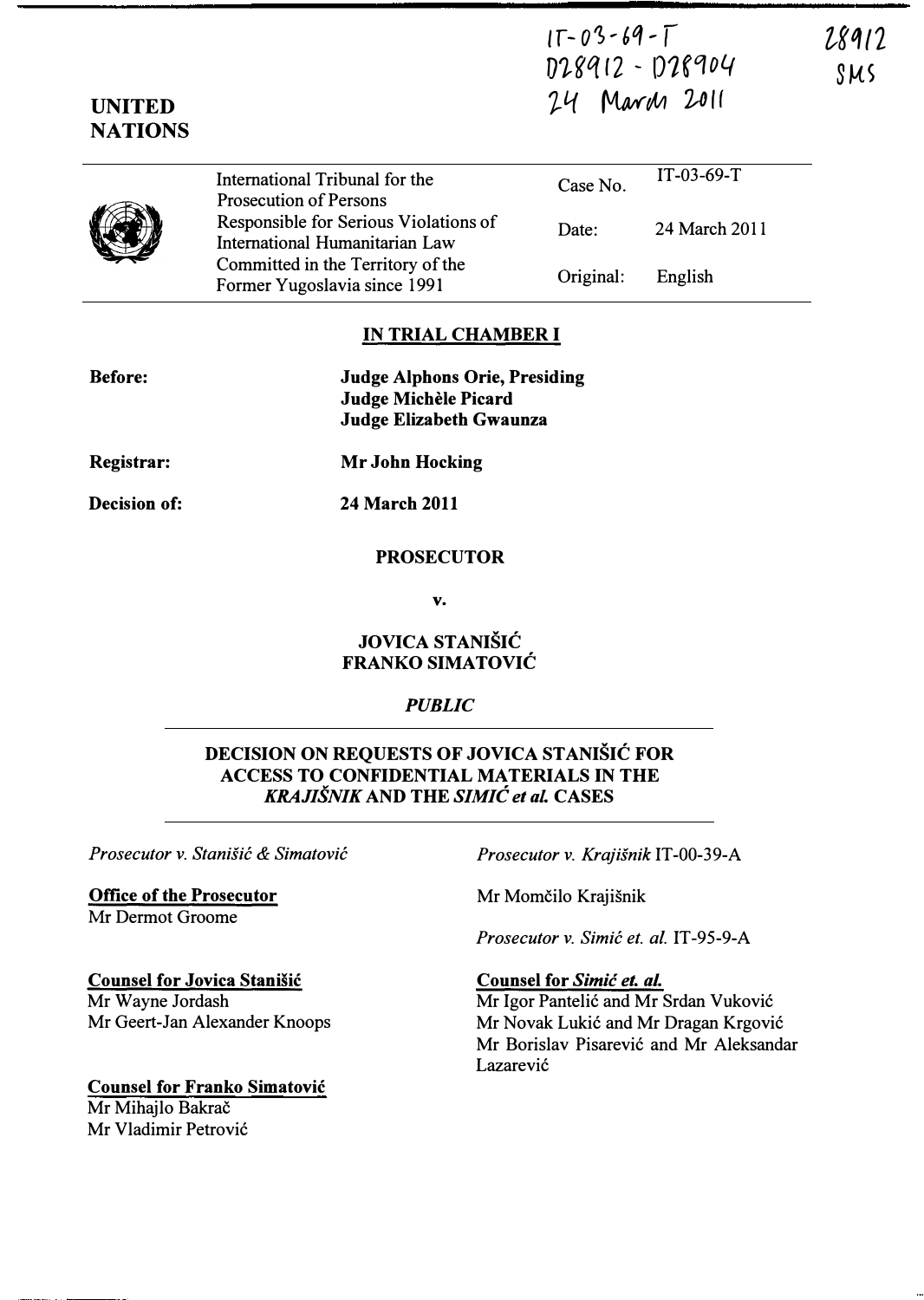## I. PROCEDURAL HISTORY

1. On 27 September 2010, Jovica Stanisic ("Applicant") requested access to all confidential *inter partes* material from the *Krajišnik* case.<sup>1</sup> On the same day, the Applicant filed a similar motion regarding confidential *inter partes* material in the *Prosecutor v. Simić et al.* case.<sup>2</sup> The Prosecution asked for two additional weeks to respond<sup>3</sup> and with leave of the Chamber<sup>4</sup> filed its response on 26 October 2010, partly opposing the Applicant's motions.<sup>5</sup> With leave of the Chamber, the Applicant replied to the Response on 2 November 2010.<sup>6</sup>

## 11. SUBMISSIONS

#### 1. Motions

2. As the trial and appeal proceedings in the Krajisnik and the Simic et al. cases have concluded, the Motion in the Krajišnik case and the Motion in the Simic et al. case (collectively "Motions") were made to the present Chamber under Rule  $75(G)(ii)$ . The Applicant submits that Momčilo Krajišnik is named as a co-perpetrator along with him in a joint criminal enterprise.<sup>8</sup> The Krajišnik indictment includes at least three areas where the alleged crimes were committed  $-$ Zvornik, Bosanski Šamac and Doboj – that fall within the geographic and temporal scope of the case against the Applicant.<sup>9</sup> Similarly, the Applicant submits that the Indictment against him, in its part relating to the events in Bosanski Šamac in April and May 1992, overlap temporally and geographically with the allegations in the indictment in the Simic et al. case.<sup>10</sup>

3. The Applicant asserts that confidential material in the Krajišnik and the Simic et al. cases is likely to be highly relevant to the factual allegations and evidence being presented against him.<sup>11</sup>

28911

<sup>&</sup>lt;sup>1</sup> Request of Jovica Stanišić for Access to Confidential Materials in the Prosecutor v. Krajišnik, 27 September 2010 ("Motion regarding the Krajisnik case"), paras 1, 8.

<sup>&</sup>lt;sup>2</sup> Request of Jovica Stanišić for Access to Confidential Materials in the *Prosecutor v. Simić et al.*, 27 September 2010 ("Motion regarding the Simic et al. case"), paras 1, 8.

Prosecution Request for Extension to Respond to Stanišić Defence Motions for Access to Confidential Materials in the Simic and Krajišnik Cases, 26 October 2010 ("Consolidated Response").

 $4$  T. 7876.

<sup>&</sup>lt;sup>5</sup> Prosecution Response to Stanišić Defence Motions for Access to Confidential Materials In the Simic et al. and Krajisnik Cases, 26 October 2010 ("Response").

Request for Leave to Reply to Prosecution Response to Stanišić Requests for Access to Confidential Materials in the Krajisnik and Simic Cases, 2 November 2010. The Trial Chamber granted leave by informal communication of 5 November 2010. Reply to Prosecution Response to Stanisic Requests for Access to Confidential Materials in the Krajišnik and Simić Cases, 12 November 2010 ("Consolidated Reply").

<sup>&</sup>lt;sup>7</sup> Motion regarding the *Krajišnik* case, para. 3; Motion regarding the *Simic et al.* case, para. 3.

<sup>&</sup>lt;sup>8</sup> Motion regarding the *Krajišnik* case, para. 4.

 $\frac{9}{10}$  Ibid.

<sup>&</sup>lt;sup>10</sup> Motion regarding the *Simic et al.* case, para. 4.<br><sup>11</sup> Motion regarding the *Krajišnik* case, para. 5: M

Motion regarding the Krajišnik case, para. 5; Motion regarding the Simic et al. case, para. 5.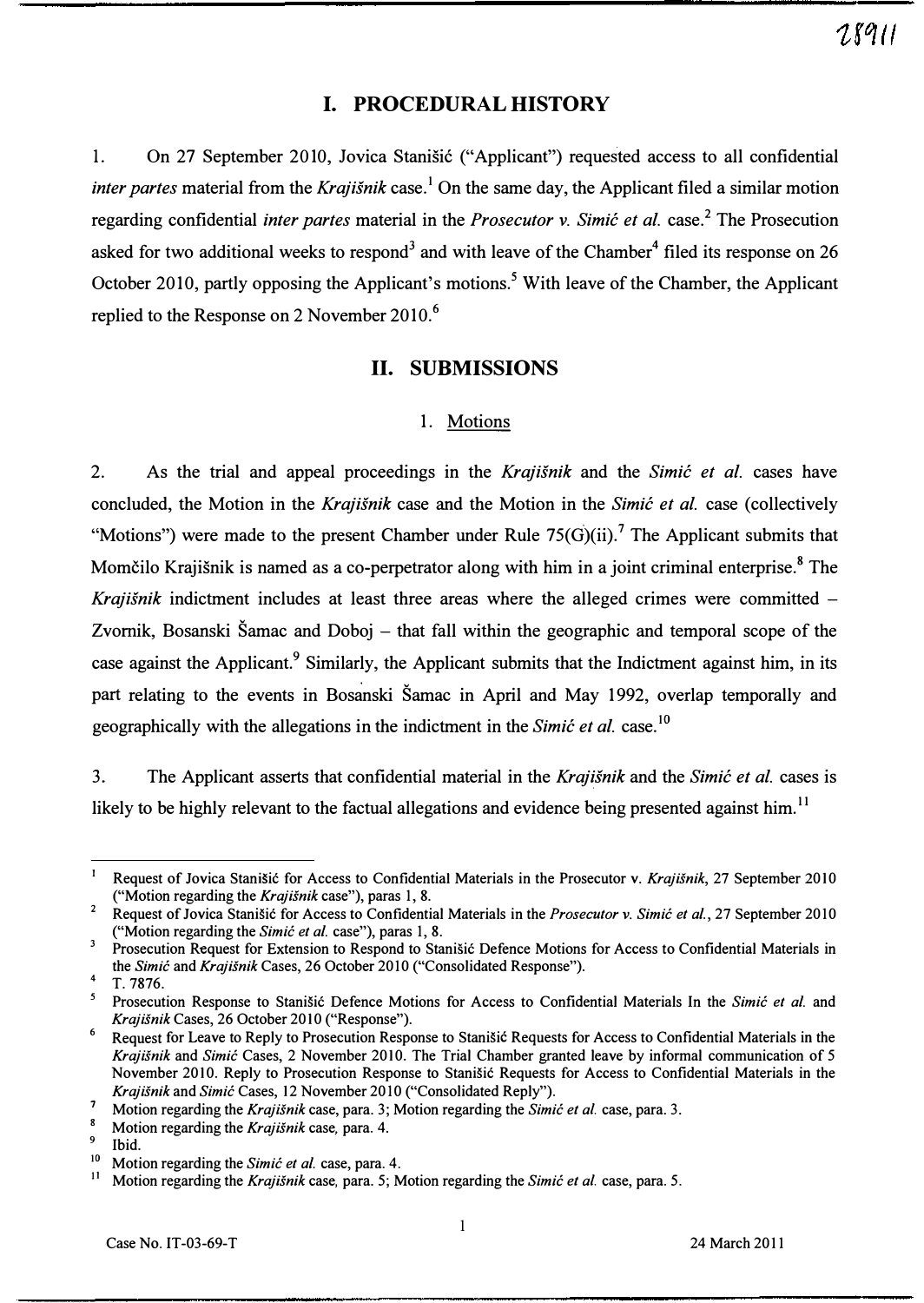4. The Applicant leaves it to the Chamber's discretion whether to order the disclosure of material pertaining to provisional release.<sup>12</sup> Moreover, he requests that confidential material be disclosed in a form that may be efficiently searched. In this respect the Applicant requests, in addition to the usual electronic disclosure, that the Prosecution disclose transcripts through Livenote and exhibits through e-Court.<sup>13</sup>

#### 2. Consolidated Response

5. The Prosecution incorporates its previous submissions before the Chamber on the issue of access contained in its responses to motions by Mićo Stanišić and Stojan Župljanin.<sup>14</sup>

6. The Prosecution requests that the Chamber alter its current approach to assessing access motions filed pursuant to Rule 75(G)(i) of the Rules of Procedure and Evidence of the Tribunal (respectively, "access regime" and "Rules"). 15

7. The Prosecution argues that the access regime should not be applied to confidential materials that are subject to the disclosure regime under Rules 66(A), 66(B), 68 and 75(F)(ii) of the Rules, such as private session transcripts and confidential prosecution exhibits.<sup>16</sup> Thus, the access regime should be limited to confidential filings and material coming from the Defence.<sup>17</sup> When a Defence team seeks material that falls outside the usual disclosure made by the Prosecution pursuant to Rules 66(A) and 68, it is for the Defence to demonstrate that access is warranted pursuant to Rule  $66(B)$ .<sup>18</sup> The Prosecution submits that by reviewing the public evidence in other cases, such as judgements, testimonies, exhibits and filings, the Defence could make such a showing.

8. The Prosecution submits that there are certain categories of material that do not have forensic value for the Applicant.<sup>19</sup> They include: remuneration, provisional release, fitness to stand trial, Registry submissions of expert reports (insofar as they relate to the health of an accused), notices of non-attendance in court, modalities of trial, protective measures, subpoenas, applications

<sup>&</sup>lt;sup>12</sup> Motion regarding the *Krajišnik* case, para. 6; Motion regarding the *Simić et al.* case, para. 6.

<sup>&</sup>lt;sup>13</sup> Motion regarding the Krajišnik case, para. 7; Motion regarding the Simi $\acute{\epsilon}$  et al. case, para. 7.

<sup>&</sup>lt;sup>14</sup> Response, para. 4, referring to Prosecution Response to Motion by Mićo Stanišić for Access to All Confidential Materials in the Stanišić & Simatović Case, 24 March 2010; Prosecution Response to Stojan Župljanin Motion for Access to All Confidential Materials in the Stanišić & Simatović Case, 6 April 2010; Addendum to Prosecution Response to Access Motions by Mico Stanisic and Stojan Zupljanin, 19 April 2010.

 $15$  Response, para. 21.

Response, paras 5-6. 1

Response, para. 10. 1

 $\frac{18}{19}$  Response, paras 7, 18.

Response, para. 13.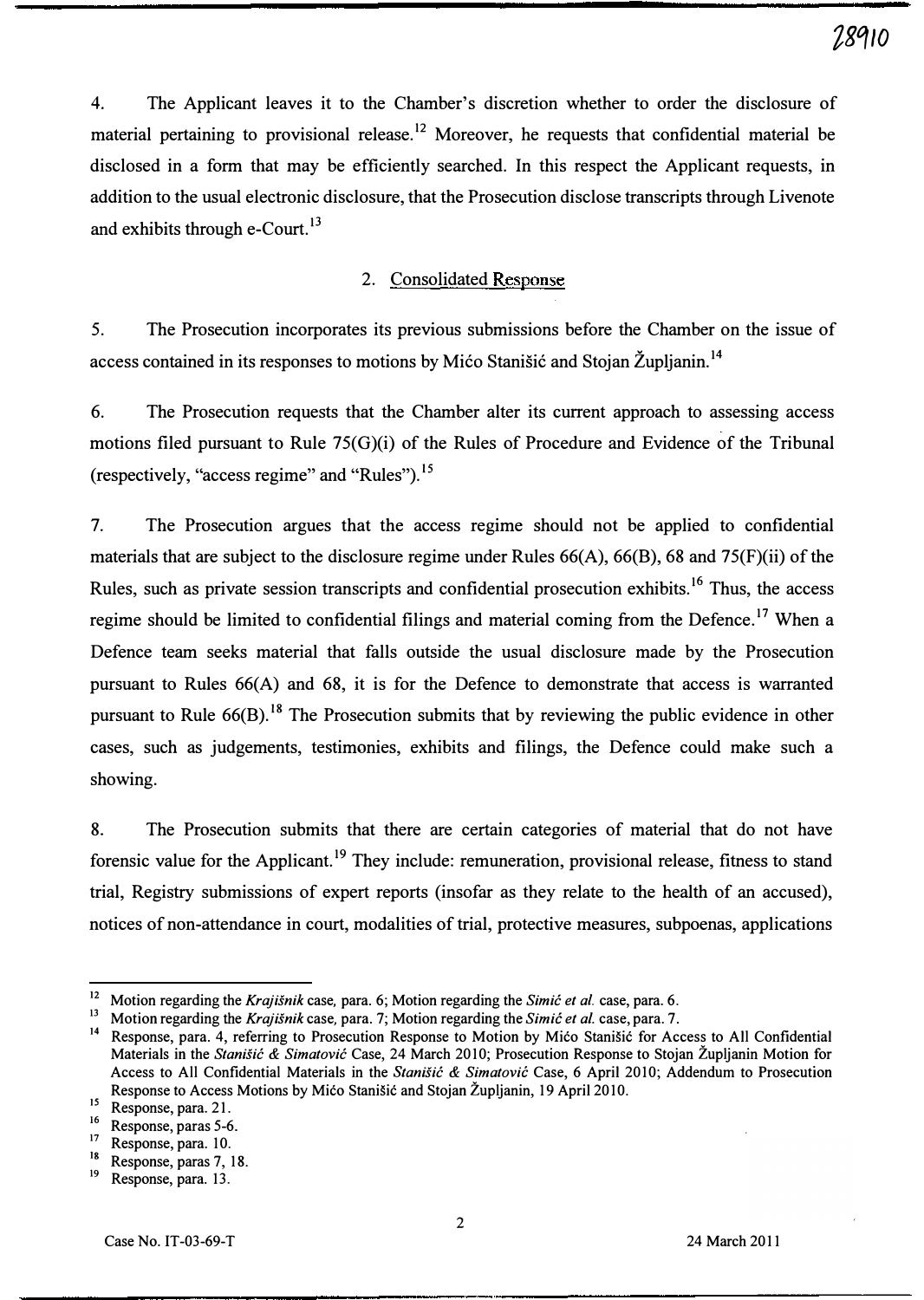for video-conference links, as well as orders to redact the public transcript and the public broadcast of a hearing.2o

9. Finally, the Prosecution points out that there is only minimal overlap between the Krajišnik case and the Applicant's case.<sup>21</sup>

#### 3. Reply

10. The Applicant argues that the Prosecution's proposed approach is impractical, $22$  in that available public information may not be adequate to identify all relevant material.<sup>23</sup> Moreover, the proposed approach would impose a massive administrative burden on the Defence and multiply the issues for litigation.<sup>24</sup> The Applicant points out that under the present access regime, the Prosecution is not precluded from identifying specific sub-categories of material that may not be relevant to an applicant. $^{25}$ 

11. The Applicant also submits that the Prosecution understates the overlap with the Krajišnik case.26 He stresses that the relationship between the civilian authorities inside the Republika Srpska in respect of certain paramilitary groups is relevant to his case regardless of the municipality where it occurred.<sup>27</sup> Finally, he submits that the requested material may show that the Prosecution offered inconsistent submissions or evidence in different cases before the Tribunal.<sup>28</sup>

# Ill. APPLICABLE LAW

12. The Chamber recalls the applicable law governing access to confidential material in another case as set out in its previous decision and refers to it.<sup>29</sup>

## IV. DISCUSSION

13. The Prosecution requests the Chamber to reassess its current approach towards the access regime by limiting the regime's applicability to material that is otherwise non-disclosable pursuant to Rules 66 and 68 of the Rules. Moreover, with regard to the access regime in relation to such

- $^{24}$  Ibid.
- $^{25}$  Reply, para. 10.
- $^{26}$  Reply, paras 11-13.
- Reply, para. 12.

 $^{20}$  Response, ft. 8.

 $\frac{21}{22}$  Response, paras 14-16.

Reply, para. 9.

 $\frac{23}{24}$  Ibid.

<sup>2</sup> Reply, para. 13.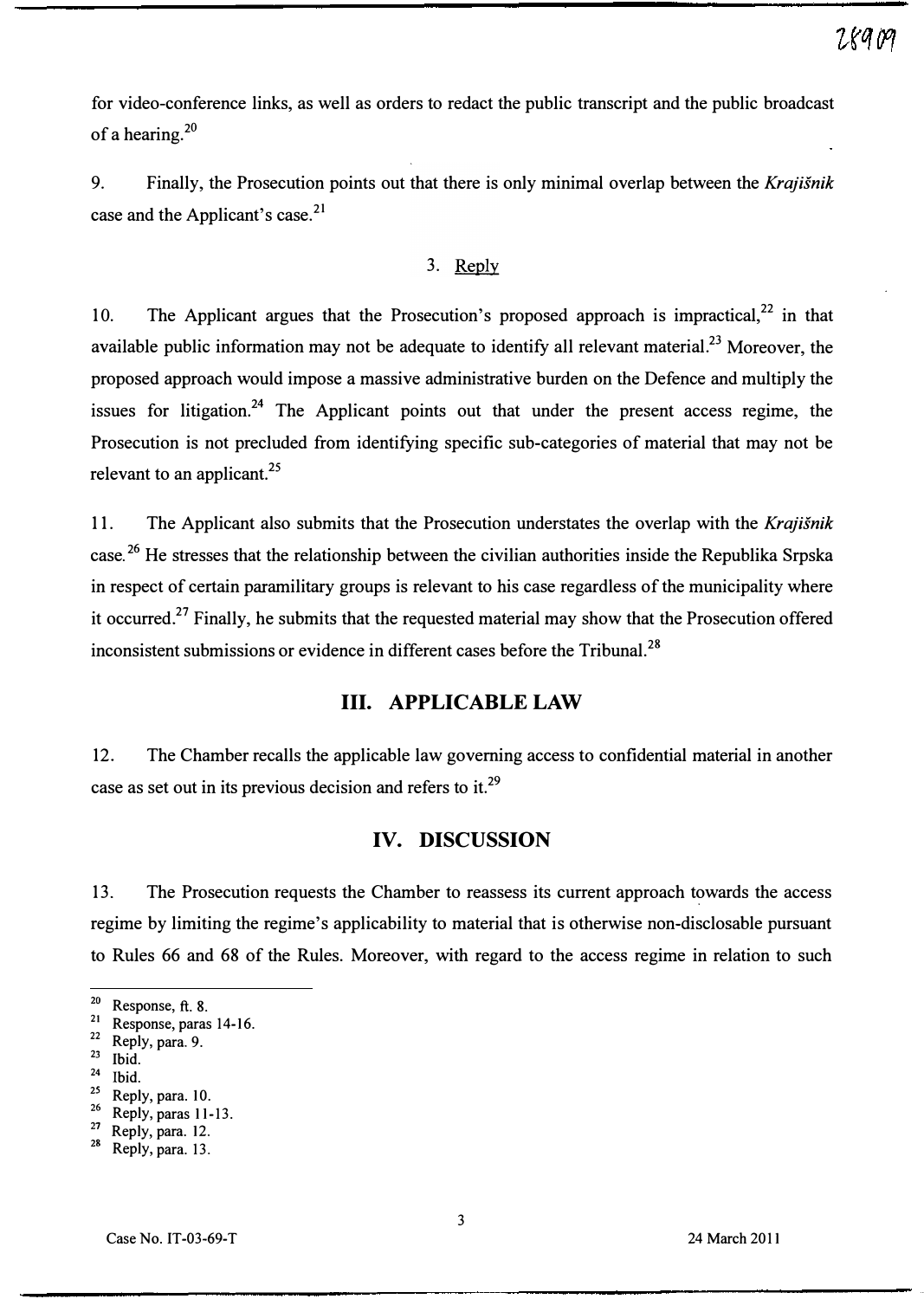material, the Prosecution seeks adoption of a higher standard of specificity that requires the Applicant to identify the material to which he seeks access.

1 4. The Chamber recalls its analysis of the appropriateness of the present access regime and the standard of specificity applicable therein as set out in its previous decision and refers to it.<sup>30</sup>

### 1. Applicant's Requests

15. The Chamber is satisfied that the Applicant has identified the material sought with sufficient specificity. The Chamber finds that there is a geographical and temporal nexus between the Stanisic and Simatović case on the one side and the Krajišnik and Simić et al. cases on the other with regard to crimes alleged to have been committed in Bosnia and Herzegovina ("BiH") in the municipalities of Bijeljina, Doboj, Sanski Most, Trnovo, Zvornik and Bosanski Samac.

1 6. In relation to closed and private session testimony transcripts, as well as all confidential exhibits, there are several categories of such evidence in relation to which, as a general rule, this Chamber considers that the Applicant does not have a forensic purpose for access. These categories include: remuneration; provisional release; fitness to stand trial; Registry submission of expert reports on health issues; notices of non-attendance in court; modalities of trial; protective measures; subpoenas; applications for video-conference links; as well as orders to redact the public transcript and the public broadcast of a hearing. The Applicant is therefore granted access to all closed and private session testimony transcripts, as well as all confidential exhibits, as long as they do not fall within the abovementioned categories of issues.

17. In relation to confidential filings (including decisions of the relevant Chambers) and closed session hearing transcripts other than testimonies, the Chamber holds a similar view and allows for disclosure to the Applicant of only those transcripts that do not concern the abovementioned categories of issues.

1 8. Due to only partial temporal and geographical overlap between the Applicant's case and the Krajišnik case, the Chamber urges the Prosecution and Mr Momčilo Krajišnik, should they deem it necessary, to file a request with the Chamber to withhold specifically identified material<sup>31</sup> or for

<sup>29</sup>Decision on Motions of Mico Stanisic and Stojan Zupljanin for Access to all Confidential Materials in the Stanisic and Simatovic Case, 10 March 2011, (10 March 2011 Decision"), paras 15-21.

 $30$  10 March 2011 Decision, paras 24-37.<br> $31$  Prosecutor y. Momčilo Perišić, Case

Prosecutor v. Momčilo Perišić, Case No. IT-04-81-T, Decision on Motion by Radovan Karadžić for Access to Confidential Material in the Perisic Case, 26 May 2009, para. 20.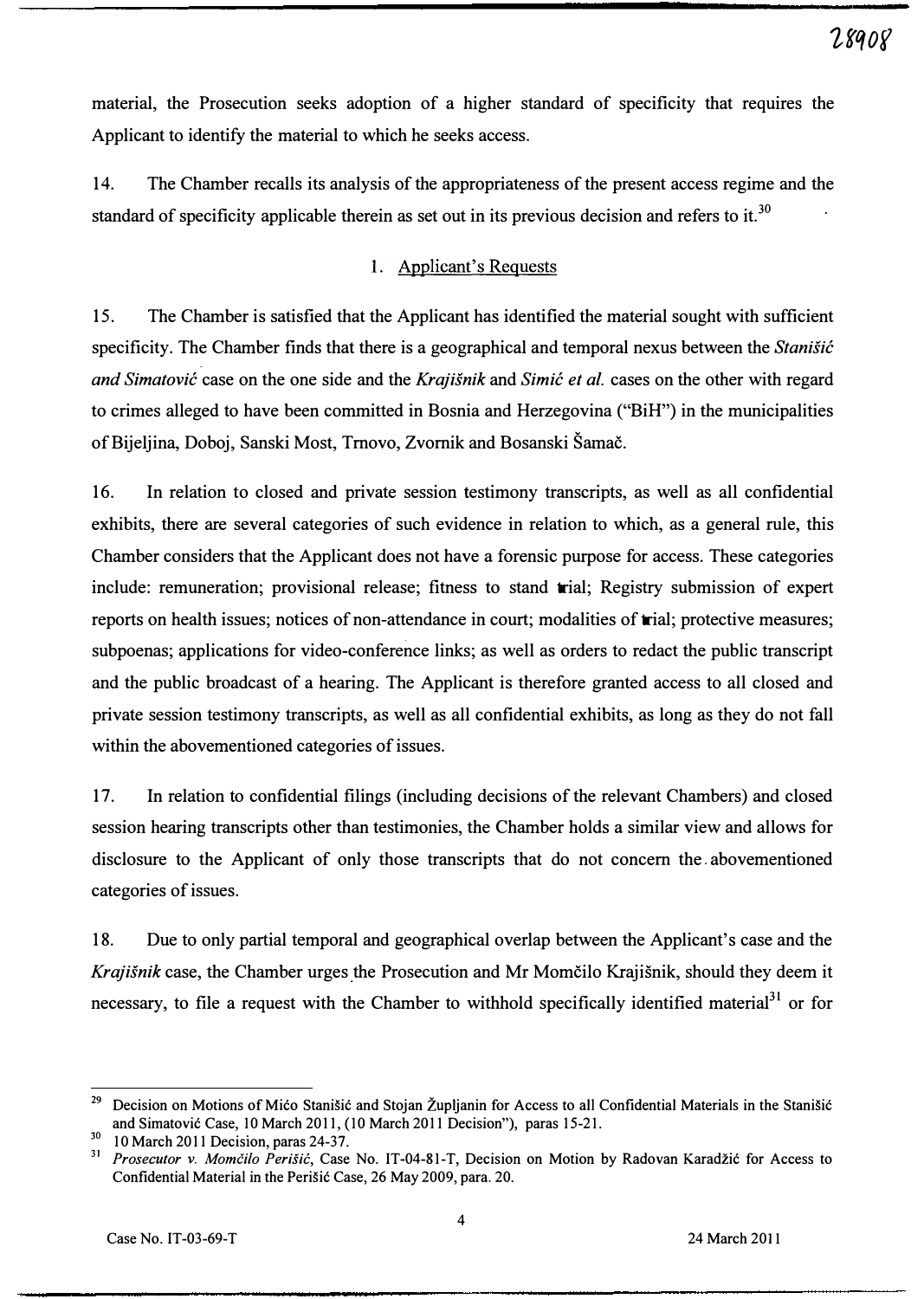additional protective measures or redactions,  $32$  showing that there is no basis to establish even a "good chance" that the specified material would materially assist the case of the Applicant.

19. Finally, confidential material used as evidence in the Krajišnik case and the Simic et al. case but provided under Rule 70 of the Rules shall not be disclosed to the Applicant unless the provider of such material has consented to disclosure in the Applicant' case. Consequently, the Prosecution, Mr Momčilo Krajišnik and the Defence in the Simic et al. case ("Defence") shall approach the providers of such material with a view to obtaining their consent.

#### 2. Form of Disclosure

20. Following the Applicant's request, the Chamber has consulted the Registry on whether, in addition to the regular electronic disclosure, it is possible to disclose the requested material through e-Court and Livenote. In light of this, the Chamber notes the following. Both e-Court and e-Trans (Livenote) are display tools giving access to working versions of exhibits and transcripts, together with notes made thereto by each group of users of these programs. The only source of *official* court records is the Judicial Database, where the revised transcripts and exhibits are uploaded by the Registry, and where the material disclosed to the applicants through the access regime originates. Moreover, there is no technical possibility to micro-manage access rights to e-Court or e-Trans (Livenote). As a consequence, even if an applicant is granted access rights as a member of one of the groups using e-Court or e-Trans (Livenote), it would not be possible to exclude certain categories of material from the total body of material placed there, such as ex parte or Rule 70 material. Finally, the Chamber notes that neither the parties in the Krajišnik case nor those in the Simic et al. case used e-Court or e-Trans applications that were not in existence at the time. Although both of these cases made use of an old transcript management system  $\overline{P}$  - Livenote SR  $\overline{P}$  - this system too suffers from all of the limitations mentioned above.

21. For these reasons, the Chamber finds that the Applicant cannot be granted access to confidential material in the Krajišnik and the Simic et al. cases through e-Court and Livenote.

## v. DISPOSITION

22. For the foregoing reasons and pursuant to Rules 54 and 75 of the Rules, the Chamber

GRANTS the Motion regarding the Krajišnik case in part;

<sup>&</sup>lt;sup>32</sup> Prosecutor v. Dragomir Milošević, Case No. IT-98-29/1-A, Decision on Momčilo Perišić's Request for Access to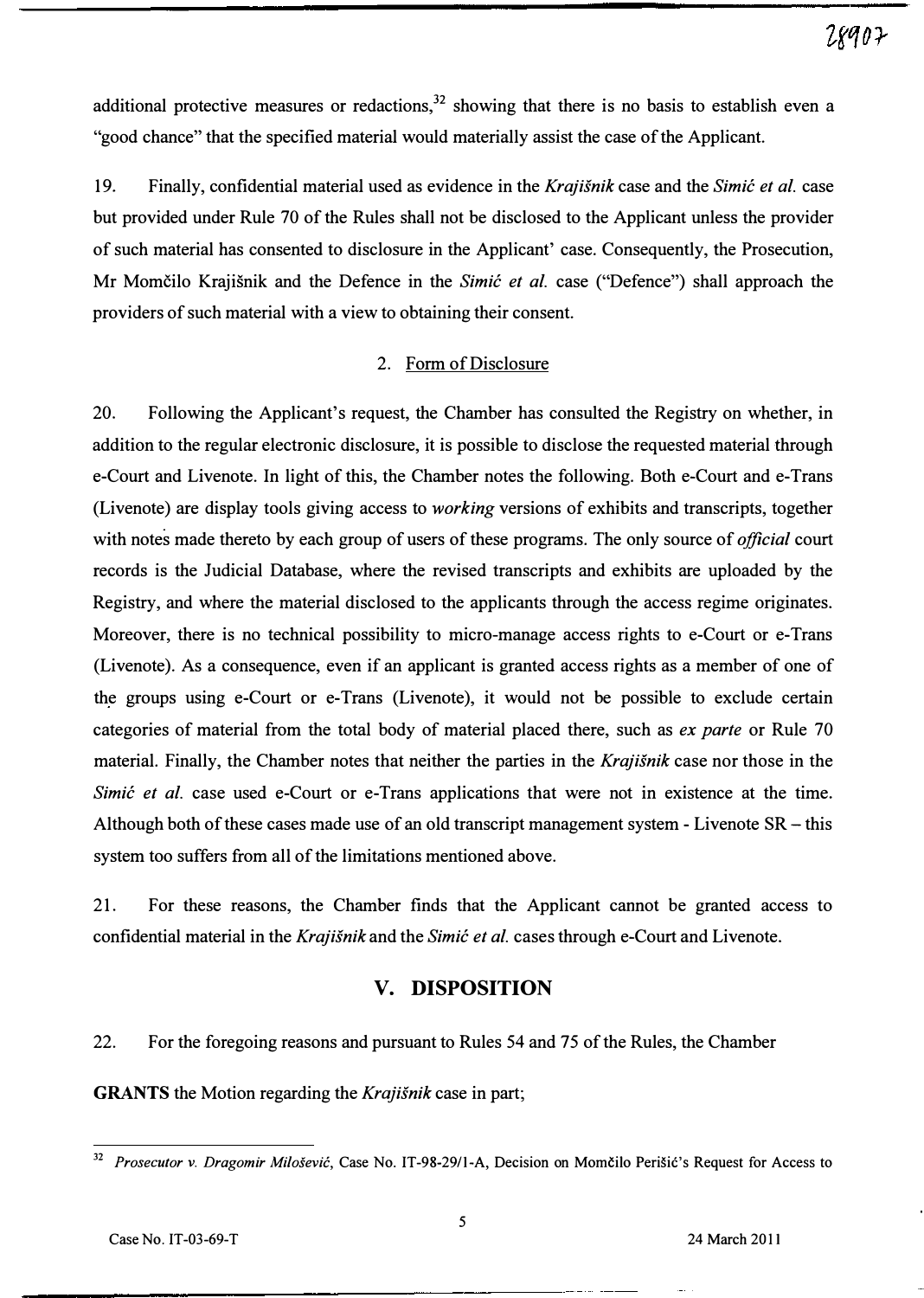**GRANTS** the Motion regarding the *Simić et al.* case in part;

**ORDERS** the Prosecution, Mr Momčilo Krajišnik and the Defence, on an ongoing basis, to identify to the Registry the following inter partes confidential material in the cases of Prosecutor v. Krajišnik and Prosecutor v. Simić et al., respectively, which is not subject to Rule 70, for disclosure to the Applicant:

- (i) all closed and private session testimony transcripts;
- (ii) all confidential exhibits;
- (iii) all confidential filings and submissions (including all confidential decisions of the relevant Chambers);
- (iv) all closed session hearing transcripts other than testimonies;

ORDERS that material including documents, audio and video files and/or transcripts concerning the following issues should be excluded from the scope of the present decision: remuneration, provisional release, fitness to stand trial, Registry submission of expert reports on health issues, notices of non-attendance in court, modalities of trial, protective measures, subpoenas, applications for video-conference links, and orders to redact the public transcript and the public broadcast of a hearing;

**ORDERS** the Prosecution, Mr Momčilo Krajišnik and the Defence to determine without undue delay which of the requested material used as evidence in the Krajisnik and the Simic et al. cases respectively, is subject to the provisions of Rule 70 of the Rules, and to contact the providers of such material to seek their consent for disclosure to the Applicant, and, where such consent is given, to notify the Registry thereof;

INVITES the Prosecution, Mr Momčilo Krajišnik and the Defence, if deemed necessary, and without undue delay, to file a request to the Chamber for non-disclosure of specified material, additional protective measures, or redactions before identifying the above material to the Registry;

REQUESTS the Registry:

(i) to disclose to the Applicant, the following material:

Confidential Material in the Dragomir Milosevic Case, 27 April 2009, paras 15, 19; Nikolic and Gvero Decision, paras 16, 19(c).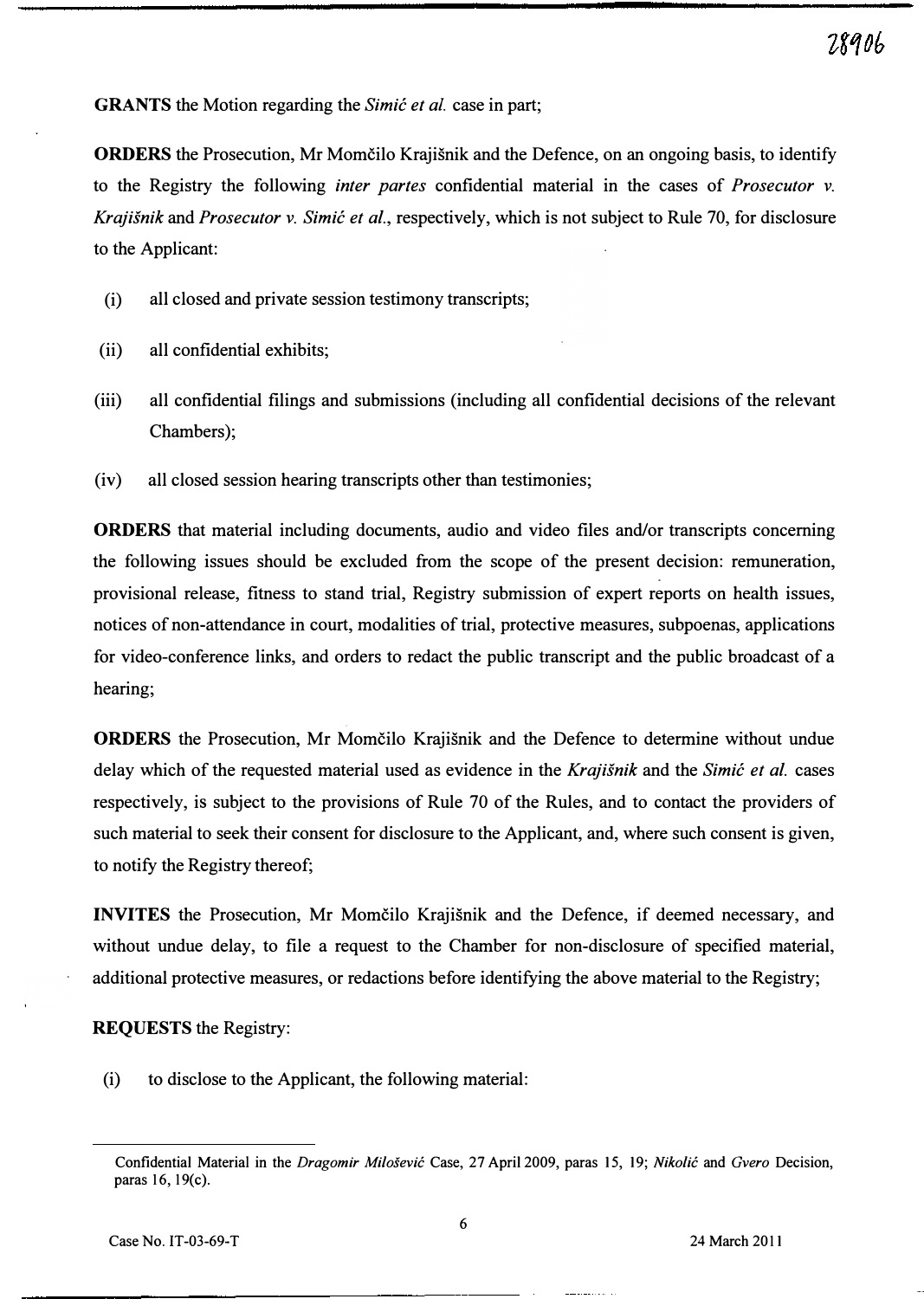- (a) the confidential, non-Rule 70 material once it has been identified by the Prosecution, Mr Momčilo Krajišnik and the Defence in accordance with this decision; and
- (b) the Rule 70 material once the Prosecution, Mr Momcilo Krajisnik and the Defence have identified such material upon receiving consent from the Rule 70 providers;
- (ii) to withhold from disclosure to the Applicant, material for which non-disclosure, additional protective measures, or redactions are requested, until the Chamber has issued a decision on the request;

ORDERS the Applicant, if disclosure to specified members of the public is directly and specifically necessary for the preparation and presentation of his case, to file a motion to the Chamber seeking such disclosure. For the purpose of this decision, "the public" means and includes all persons, governments, organisations, entities, clients, associations, and groups, other than the Judges of the Tribunal, the staff of the Registry, the Prosecutor and his representatives, and the Applicant, his Counsel and any persons involved in the preparation of the case who have been instructed or authorised by the Applicant and/or his Counsel to have access to the confidential material from this case. "The public" also includes, without limitation, family members, and friends of the Applicant; accused and defence counsel in other cases or proceedings before the Tribunal; the media; and journalists;

ORDERS that if, for the purposes of the preparation of the Applicant's defence, confidential material is disclosed to the public – pursuant to prior authorisation by the Chamber – any person to whom disclosure of the confidential material is made shall be informed that he or she is forbidden to copy, reproduce or publicise, in whole or in part, any confidential information or to disclose it to any other person, and further that, if any such person has been provided with such information, he or she must return it to the Applicant or his Counsel as soon as the information is no longer needed for the preparation of his defence;

ORDERS that the Applicant, his Counsel and any persons involved in the preparation of the case who have been instructed or authorised by the Applicant and/or his Counsel to have access to the confidential material from this case, and any other persons for whom disclosure of the sought material is granted by a separate decision shall not:

(i) disclose to any members of the public the names of witnesses, their whereabouts, transcripts of witness testimonies, exhibits, or any information which would enable witnesses to be identified and would breach the confidentiality of the protective measures already in place;

7